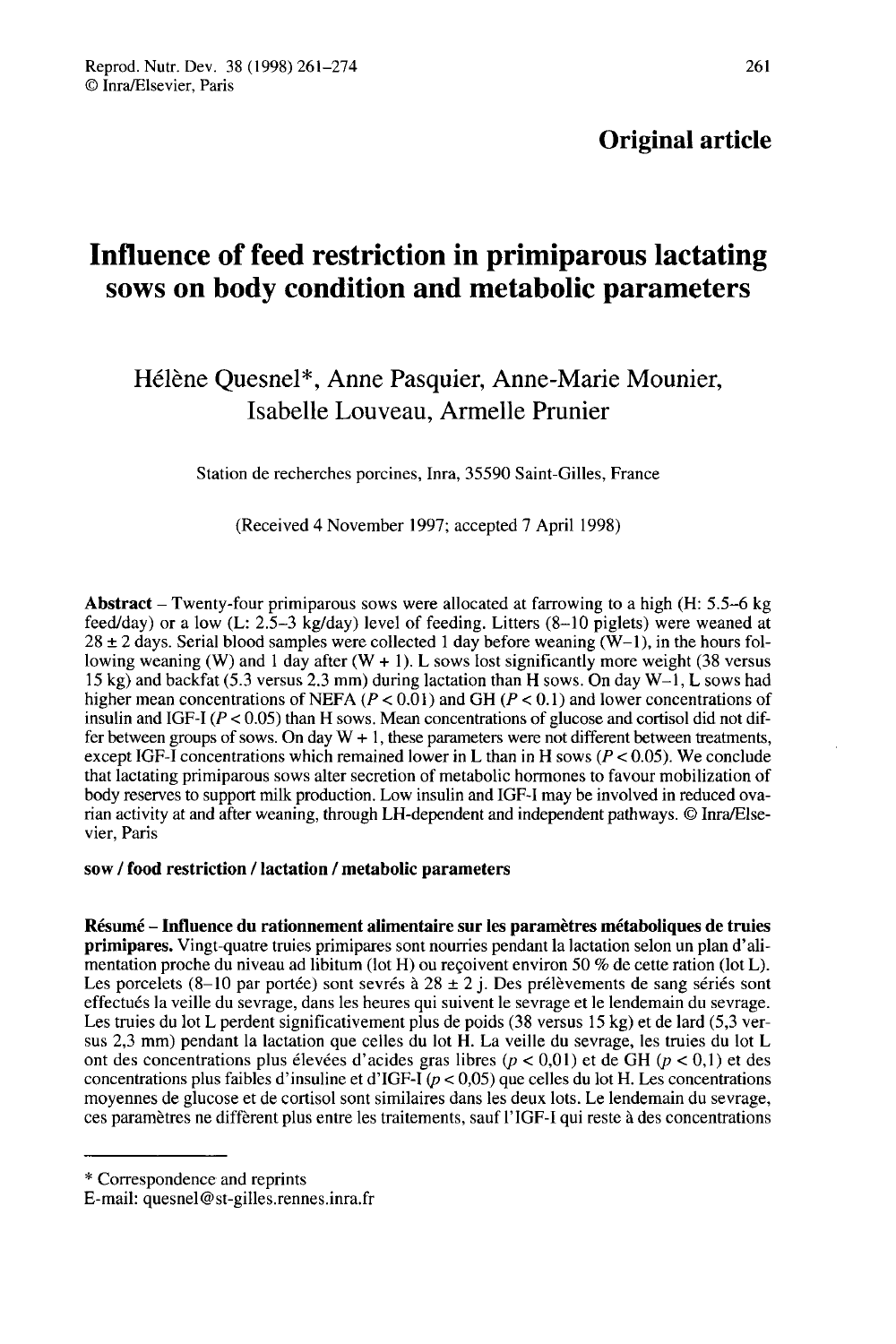plus faibles chez les truies du lot L ( $p < 0.05$ ). Nous concluons que les truies en première lactation présentent des modifications de la sécrétion des hormones métaboliques qui favorisent la mobilisation des réserves maternelles afin d'assurer la production du lait. Les faibles concentrations d'insuline et d'IGF-I peuvent être impliquées dans l'inhibition de l'activité ovarienne au sevrage et après, via des mécanismes dépendants ou non de LH. © Inra/Elsevier, Paris

#### truie / restriction alimentaire / lactation / paramètres métaboliques

# 1. INTRODUCTION

In sows, lactation is associated with numerous metabolic adjustments under endocrine control. In general, lactating sows have high nutrient requirements for milk production and spontaneous feed intake is too low to meet these require ments [16]. The immediate consequence is mobilization of fat and protein body reserves, which may be sufficient to maintain a high level of milk production [12, 33, 50]. However, decrease in milk yield or in litter growth have also been observed [27, 49]. Catabolism of body reserves as well as partition of nutrients are under the control of numerous metabolic hormones [13,23]. Among these, insulin, hormones from the somatotropic axis (GH, IGF-I) and corticosteroids play an important role. Although patterns of variations of these hormones during lactation and after weaning have been already described, there is no complete description of sows submitted to a high level of nutrient deficit which influences milk production. In addition to its influence on milk production, nutrient deficit may result in inhibition of the reproductive axis [20, 21, 38, 39]. Reducing feed intake during lactation induces an increase in the duration of the weaning-to-oestrus interval, and a decrease in conception rate and in embryonic survival during the subsequent gestation [17, 24, 26]. There is now evidence that the physiological signals providing a link between nutrition during lactation and subsequent reproductive performance involve metabolic hormones and substrates [8, 23]. Therefore, the aim of the present experi ment was to study metabolites and metabolic hormones in primiparous sows around weaning.

# 2. MATERIALS AND METHODS

## 2.1. Animals and experimental design

Crossbred Piétrain  $\times$  Large White gilts were inseminated at 233  $\pm$  3 days of age and  $125 \pm 5$  kg live weight (mean  $\pm$  SD) for the first replicate ( $n = 12$ ) and at 249  $\pm$  24 days and  $142 \pm 9$  kg for the second replicate  $(n = 12)$ . During the whole experiment, these primiparous females were reared under artificial light provided by incandescent lamps. Light duration decreased from 12 to 8 h/day between 21 and 107 days of gestation and remained constant thereafter  $(8 h/day)$ . From 107 days of gestation, females were tethered in individual farrowing crates. Within 2 days of farrowing, litter size was standardized to 9-10 piglets by cross-fostering. Piglets always had free access to water and after 21 days of age, they had also free access to a standard creep feed. They were weaned between 0830 and 1000 hours at  $28 \pm 2$  days of age.

During gestation, all females received 2.7 kg/day of a diet containing 12.6 MJ DE/kg, 13.2 % crude protein and 0.6 % lysine. Gilts were paired according to mating weights and<br>were assigned at farrowing either to a low (L,  $n = 6$ /replicate) or to a high (H,  $n = 6$ /replicate) scale of feeding  $(table I)$ . Throughout lactation, sows received twice daily, at 0830 and 1500 hours, a diet containing 13.1 MJ DE/kg, 17.1 % crude protein and 0.9 % lysine  $(table II)$ . Feed refusals did not occur in the L group and seldom occurred in the H group, but were not measured. From the day of weaning, the females received 3 kg/day of the gestation diet, in two equal meals distributed at 0830 and 1500 hours.

Among the 24 sows, 12 were slaughtered on the day of weaning and 12 were slaughtered 48 h after weaning, for ovarian removal [40].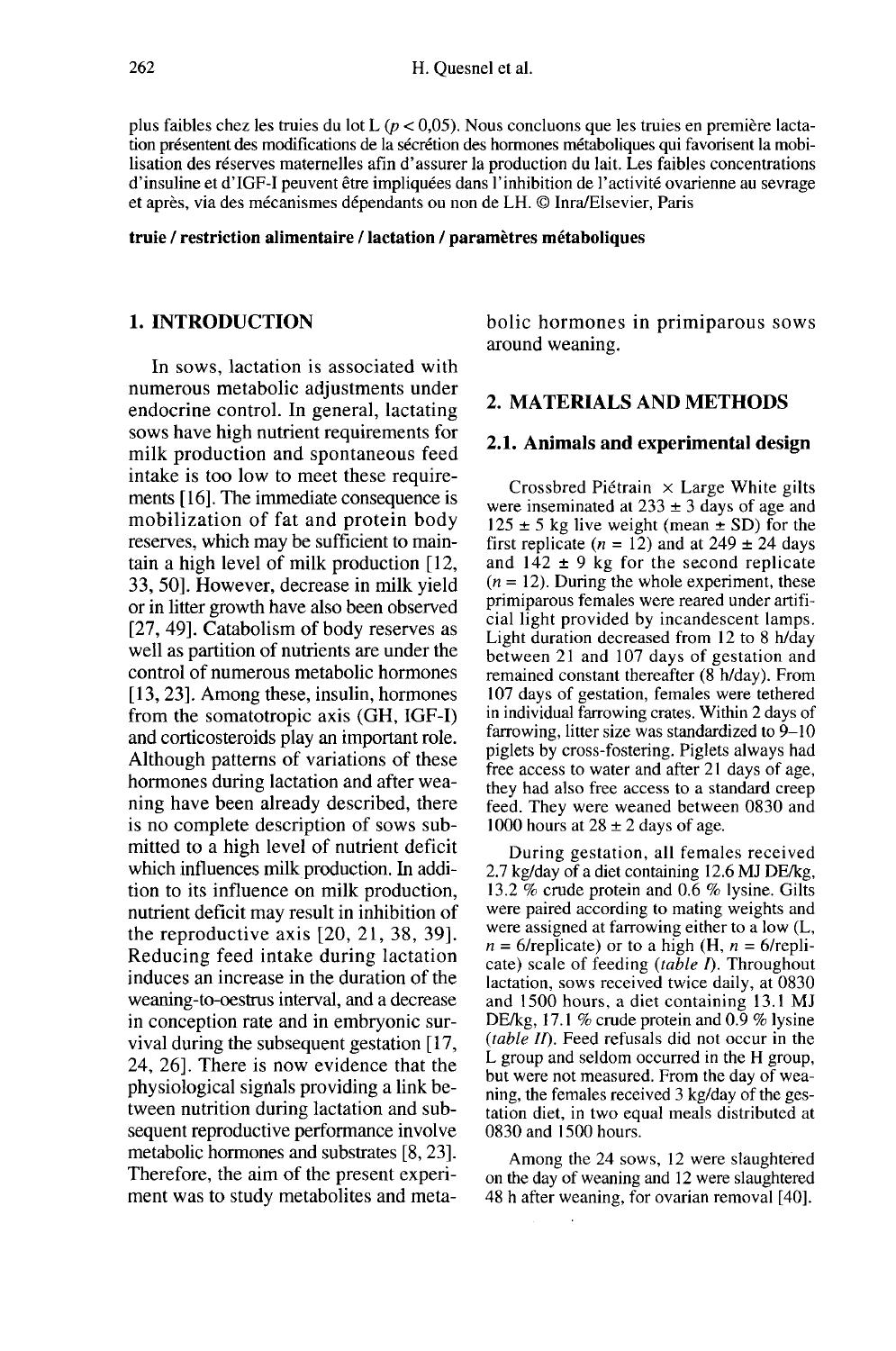| Stage                    | H group | L group |  |
|--------------------------|---------|---------|--|
| At farrowing             | 1.0     | 1.0     |  |
| 1 day postpartum         | 2.5     | 2.5     |  |
| 2 days postpartum        | 4.0     | 2.5     |  |
| 3 to 12 days postpartum  | 5.0     | 2.5     |  |
| 13 to 15 days postpartum | 5.5     | 2.5     |  |
| 15 to 28 days postpartum | 6.0     | 3.0     |  |
| Day of weaning           | 3.0     | 3.0     |  |
| Day after weaning        | 3.0     | 3.0     |  |

Table I. Daily feed allowance (kg) during lactation and after weaning.

#### Table II. Composition of the diet during lactation.

Ingredient, % (air-dried basis)

| Barley                                  | 25.00 |
|-----------------------------------------|-------|
| Wheat                                   | 22.80 |
| Yellow corn                             | 12.00 |
| Soybean meal                            | 21.00 |
| Wheat bran                              | 10.00 |
| Beat molasse                            | 3.00  |
| Fat                                     | 2.00  |
| Calcium carbonate                       | 1.30  |
| Dicalcium phosphate                     | 1.90  |
| Salt                                    | 0.45  |
| Trace mineral and vitamins <sup>a</sup> | 0.50  |
| L-Lysine Hcl $(78%)$                    | 0.05  |
| Analysed levels (as fed)                |       |
| Dry matter $(\%)$                       | 88.2  |
| Organic matter $(\%)$                   | 70.2  |
| Crude protein $(\%)$                    | 17.1  |
| Digestible energy (MJ/kg)               | 13.1  |
| Amino acids content <sup>b</sup>        |       |
| Lysine $(\%)$                           | 0.90  |
| Methionine+cystine $(\%)$               | 0.60  |
| Threonine $(\%)$                        | 0.42  |
|                                         |       |

a Provided the following amounts of trace elements in milligrams per kilogram: 80 mg of iron; 10 mg of copper; 40 mg of manganese; 100 mg of zinc; 0.1 mg of cobalt; 0.6 mg of iodine; 0.15 mg of selenium; and vitamins in units or milligrams per day: vitamin A, 10 000 IU; vitamin D3, 1 500 IU; vitamin E, 30 mg; vitamin K3, 2 mg; thiamin, 2 mg; riboflavin, 4 mg; nicotinic acid, 15 mg; d-pantothenic acid, 10 mg; pyridoxine, 3 mg; d-biotin: 0.2 mg; folic acid, 3 mg; vitamin B12, 0.02 mg; choline: 500 mg; <sup>b</sup> calculated values (Inra, 1989).

# 2.2. Sample collection

Jugular vein catheterization was performed under general anaesthesia at around day 8 of lactation. Sows were deprived of feed on the day of surgery and then refed. Catheters were rinsed daily with physiological serum contai-

ning sodium heparin (190 IU/mL) and antibiotics. Blood samples were collected in heparinized tubes for 6 h from 1000 to 1600 hours during 3 consecutive days around weaning (1 day before weaning W-1:  $n = 24$ ; day of weaning W:  $n = 12$ ; 1 day after weaning W + 1:  $n = 12$ ). The volume of blood collection was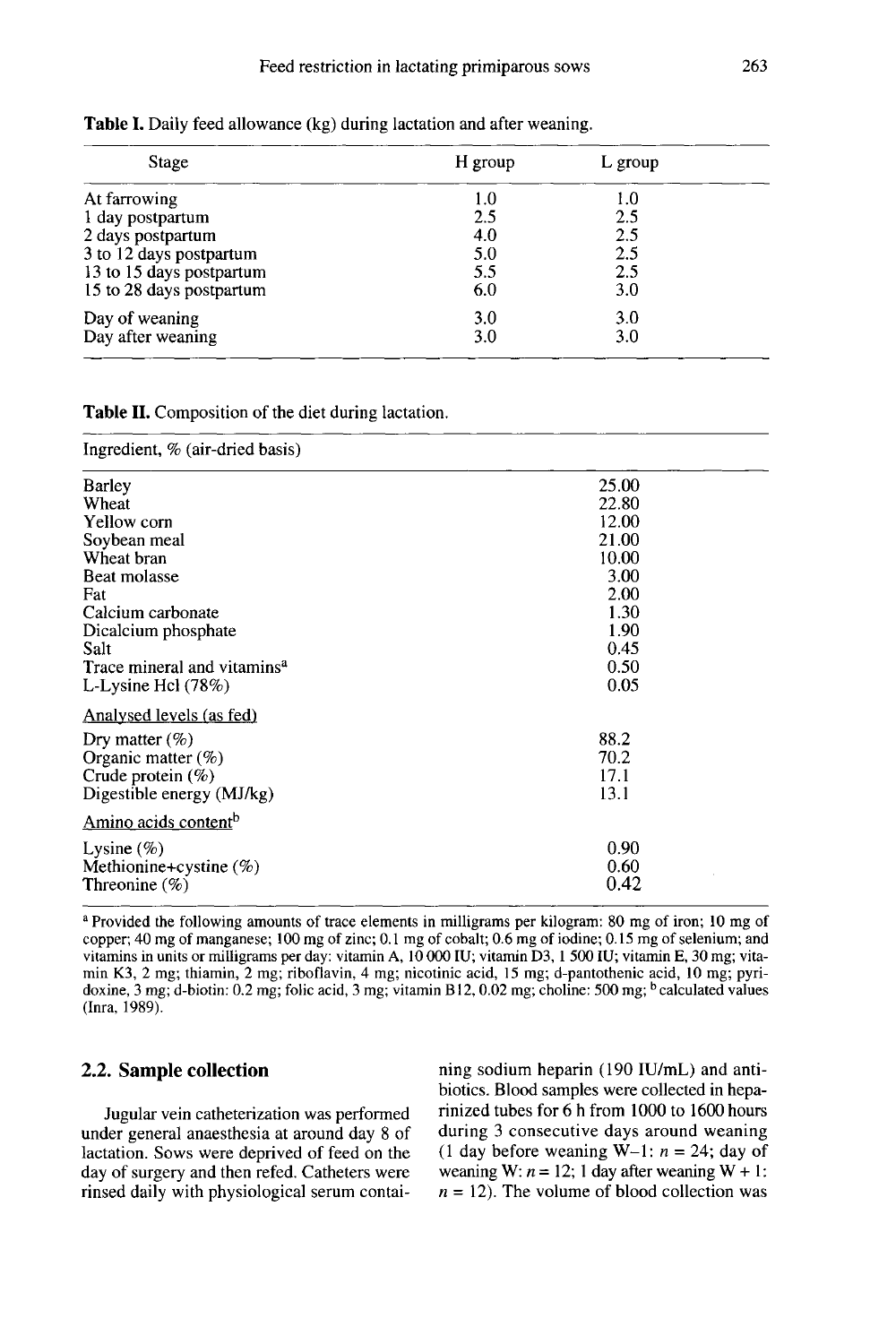5 mL from 1000 to 1550 hours and 10 mL at 1600 hours. Samples were immediately placed on ice and centrifuged to remove plasma. Plasma samples were stored at  $-20$  °C until assayed. Blood of one H sow could not be collected because its catheter was not functional.

## 2.3. Analyses

## 2.3.1. Measurements

The sows were weighed and fat thickness was ultrasonically measured at three sites (shoulder, back and loin, at 65 mm from the midline) 1 day after farrowing and at weaning. Piglets were weighed at birth, at 21 days of age and at weaning.

#### 2.3.2. Hormone assays

Concentrations of GH and insulin were measured every 20 min, concentrations of nonesterified fatty acids (NEFA) and glucose every hour, and concentrations of cortisol and IGF-I once daily (at 1500 hours and 1600 hours, respectively). Samples were analysed in dupli cate within one assay/replicate for insulin and GH and within a single assay for cortisol and IGF-1. Plasma insulin, GH and cortisol concentrations were determined in plasma samples by validated RIAs [30, 31, 35]. Concentrations of IGF-I were determined in plasma using a double antibody RIA after an acid-ethanol extraction as previously described [29]. For insulin, the intra- and interassay CVs were 6.3 and 19.1 % at 167 µIU/mL, respectively, and for GH, 5.1 and 12.9 % at 4.3 ng/ml, respectively. For cortisol and IGF-1, the intraassay CVs were 3.3 % at 22 ng/mL and 8.8 % at 41 ng/mL, respectively. Average sensitivities, estimated as 90 % of total binding, were  $2 \mu I U/mL$  for insulin, 0.75 ng/mL for GH, 2.5 ng/mL for cortisol and 4 ng/mL for IGF-1.

#### 2.3.3. Metabolite assays

Concentrations of glucose and NEFA were measured by automatic enzymatic methods with a Cobas Mira (Hoffman Laroche, Basel, Switzerland) apparatus.

## 2.4. Statistical analyses

All data (sow and litter parameters, blood concentrations) were analysed by analysis of variance using the GLM procedure of SAS [43]. All models included the effects of feeding level and replicate and the interaction between these two factors. For litter weight gain, the number of piglets was introduced as a covariate in the analysis. For NEFA, glucose and insulin, two types of analyses were conducted, in order to study variations between individual samples (time courses variations) and between mean concentrations calculated on the overall profiles. For individual samples, a split-plot design was used, including the effect of sow nested within feeding level  $\times$  replicate (error to test the effects of feeding level, replicate and any interactions), sampling time and all interwere repeated on days  $W-1$ , W and  $W+1$ . For IGF-I and cortisol, and mean concentrations of NEFA, glucose, insulin and GH, a split-plot design was used with day of sampling instead of sampling time within day. When an interaction tended to be significant ( $P < 0.1$ ), the effects were studied separately. When the effect of day of sampling was significant  $(P < 0.05)$ , comparisons between days were realized with the Bonferroni test. Pearson correlation coefficients were calculated between metabolic parameters and reproductive characteristics earlier described [40].

#### 3. RESULTS

## 3.1. Sow and litter performance

At farrowing, there was no significant difference in live weight and backfat depth (means of fat depth at three sites) between sows allocated to high or low levels of feeding. During lactation, the decrease in live weight and in backfat depth was higher in L than in H sows (table  $III$ ). Therefore, L females were lighter  $(P < 0.001)$ and had less backfat  $(P < 0.01)$  than H females at weaning.

Litter size at weaning was similar for H and L sows (table  $IV$ ). For this reason, the number of piglets was introduced as a covariate in the analysis of litter weight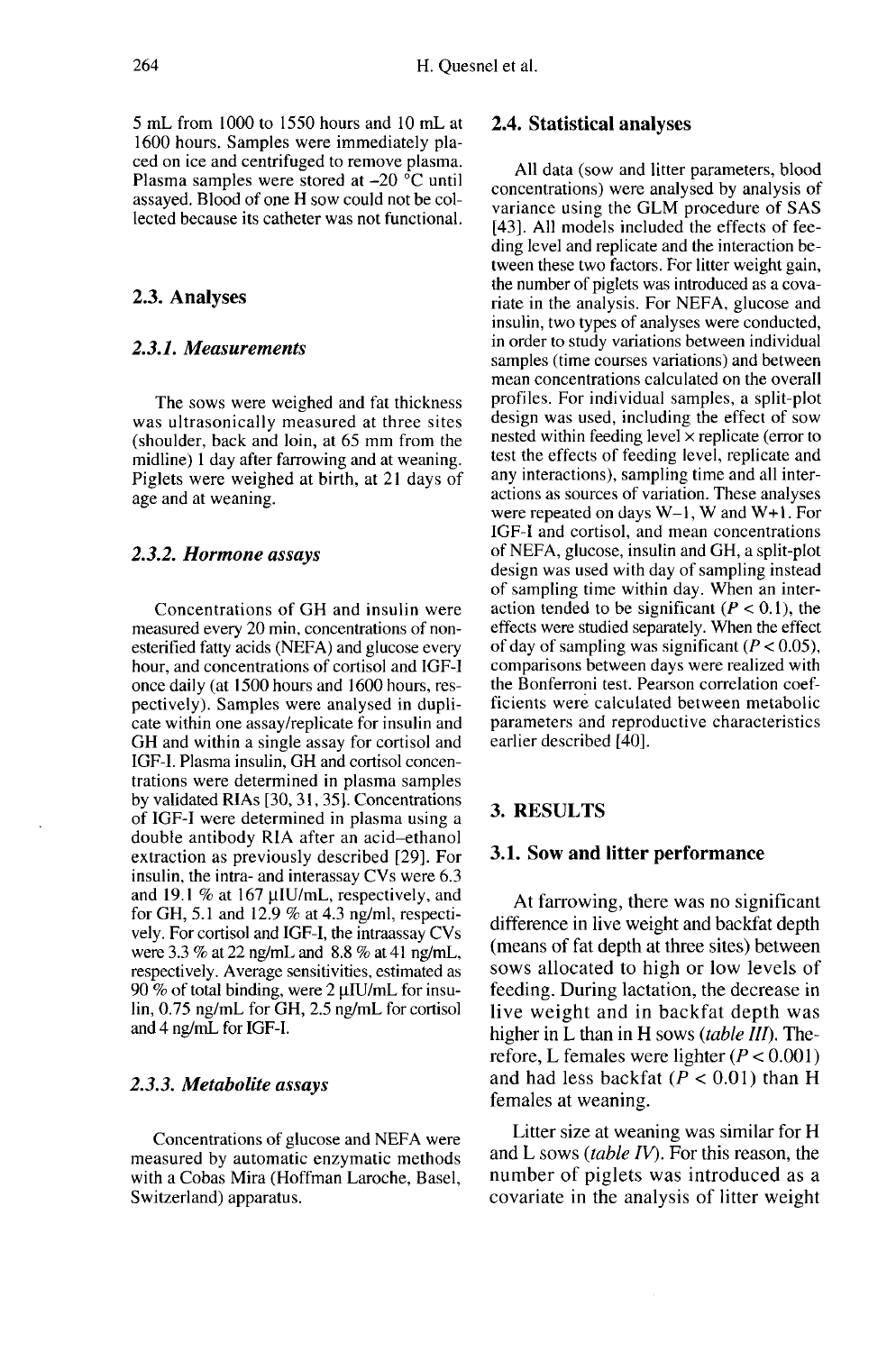and daily growth. Litter live weights were similar in both groups after cross-fostering (48 h postpartum), on day 22 postpartum and at weaning. Daily weight gain of litters did not differ between treatments during the first 3 weeks of lactation. It was lower for L than H sows during the fourth week of lactation  $(P < 0.1)$  and during the whole lactation  $(P < 0.05)$ .

## 3.2. Metabolites

Because plasma concentrations of NEFA and glucose exhibit time-related fluctuations, they were presented as time courses of serial sampling (figure 1). Independent of treatment or day, plasma concentrations of NEFA decreased after the afternoon meal (1440 versus 1540 hours,

|                                                        |                                                    | Feeding group                                      | Statistical significance <sup>a</sup> |                                  |  |
|--------------------------------------------------------|----------------------------------------------------|----------------------------------------------------|---------------------------------------|----------------------------------|--|
|                                                        | Н                                                  |                                                    | FL <sup>b</sup>                       | Rep <sup>c</sup>                 |  |
| Number of sows                                         | 12                                                 | 12                                                 |                                       |                                  |  |
| Live weight (kg)<br>at farrowing<br>at weaning<br>loss | $184 \pm 11$<br>$169 \pm 11$<br>$-15 \pm 6$        | $179 + 12$<br>$141 \pm 16$<br>$-38 \pm 9$          | <b>NS</b><br>***<br>***               | $* *$<br>$\star$ $\star$<br>$**$ |  |
| Fat depth (mm)<br>at farrowing<br>at weaning<br>loss   | $14.9 \pm 2.3$<br>$12.5 \pm 2.1$<br>$-2.3 \pm 1.4$ | $15.9 \pm 2.3$<br>$10.4 \pm 2.0$<br>$-5.3 \pm 2.4$ | <b>NS</b><br>**<br>**                 | *<br>$\ast$<br>NS                |  |

**Table III.** Influence of feeding level of sows during lactation on their body condition (mean  $\pm$  SD).

<sup>a</sup> NS:  $P > 0.1$ , \*:  $P < 0.05$ , \*\*;  $P < 0.01$ , \*\*\*;  $P < 0.001$ ; b effect of feeding level; <sup>c</sup> effect of replicate; bc  $FL \times Rep$ : NS.

Table IV. Influence of feeding level of sows during lactation on their litter performance (mean  $\pm$  SEM).

|                                                                                                                   |                                                    | Feeding group                                    | Statistical significance <sup>a</sup> |                                     |  |
|-------------------------------------------------------------------------------------------------------------------|----------------------------------------------------|--------------------------------------------------|---------------------------------------|-------------------------------------|--|
|                                                                                                                   | н                                                  | L                                                | FL <sup>b</sup>                       | $\rm Rep^c$                         |  |
| Number of sows                                                                                                    | 12                                                 | 12                                               |                                       |                                     |  |
| Litter size after fostering<br>Litter size at weaning                                                             | $8.8 \pm 0.3$<br>$8.3 \pm 0.2$                     | $9.5 \pm 0.8$<br>$8.5 \pm 1.2$                   | <b>NS</b><br><b>NS</b>                | <b>NS</b><br><b>NS</b>              |  |
| Litter live weight (kg)<br>at 48 h postpartum<br>at d 22 postpartum<br>at weaning                                 | $11.0 \pm 0.5$<br>$52.0 \pm 2.2$<br>$65.1 \pm 2.9$ | $11.5 + 0.5$<br>$50.9 \pm 2.4$<br>$61.2 \pm 2.7$ | <b>NS</b><br><b>NS</b><br><b>NS</b>   | <b>NS</b><br><b>NS</b><br><b>NS</b> |  |
| Daily litter weight gain $(g/d)$<br>during the first 3 weeks<br>during the 4th week<br>during the whole lactation | $1860 \pm 85$<br>$2730 \pm 307$<br>$2060 \pm 96$   | $1790 \pm 96$<br>$2150 \pm 270$<br>$1880 \pm 99$ | <b>NS</b><br>T<br>$\infty$            | T<br>**<br>**                       |  |

<sup>a</sup> NS:  $P > 0.1$ , T:  $P < 0.1$ , \*:  $P < 0.05$ . \*\*:  $P < 0.01$ ; <sup>b</sup> effect of feeding level; <sup>c</sup> effect of replicate; <sup>hc</sup> FL × Rep: NS.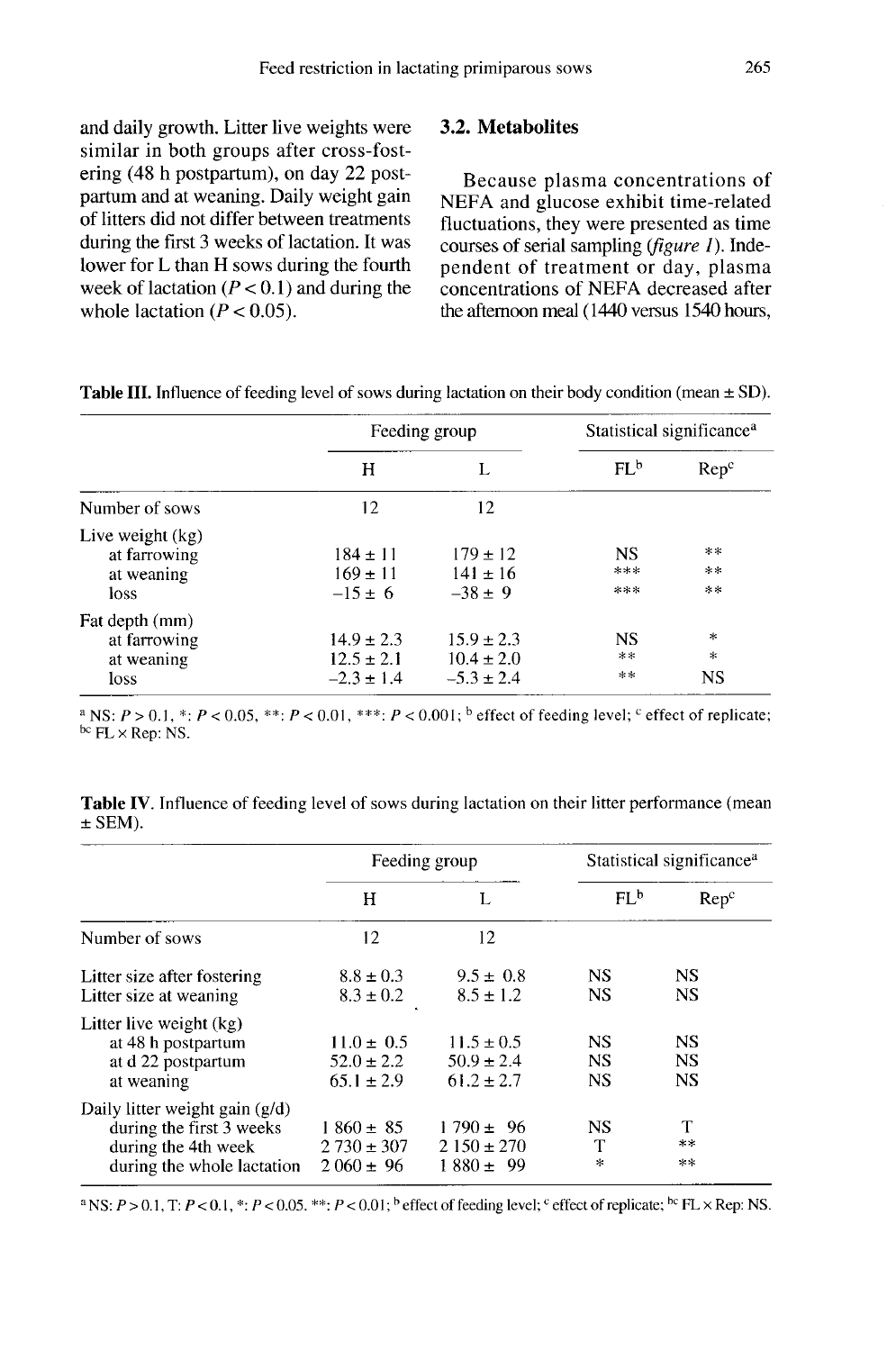$P < 0.05$ ). On day W-1, NEFA concentrations before the meal were higher in L than in H sows (figure  $I$ ). On days W and W + 1, NEFA concentrations did not differ between groups of sows between 1140 and 1540 h (*figure 1*). Mean concentrations of plasma NEFA were significantly influenced by the day of sampling (table  $V$ ), in that they were higher on day W than on day  $W-1$  or  $W+1$  (figure 2).

Independent of treatment or day, plasma glucose was lower before the afternoon meal than after (1440 versus 1540 hours,  $P < 0.05$ ). Mean concentrations of glucose did not differ between groups of sows, but there was a signifi cant interaction between the level of feeding and the day of sampling (table V, figure 2).

# 3.3. Metabolic hormones

Plasma concentrations of insulin were high after the morning meal (from 1000 to 1200 hours) and returned to the basal levels within 3 h of this meal, in both groups of sows, regardless of the day of sampling *(figure 1)*. The concentrations of insulin observed after the morning meal until 1300 hours were lower in L than in H sows on day  $W-1$  (figure 1), whereas the insulin concentrations did not significantly differ between groups of sows at any time on days W and  $W + 1$  (figure 1). There was an interaction between the level of feeding and the day of sampling for mean concentrations of insulin (table V). Mean concentrations did not significantly differ between the 3 days of sampling in H sows, whereas they increased progressively after weaning in L sows ( $P < 0.05$ ; figure 2).

Mean plasma levels of GH tended to be higher in L than in H sows on day W-1 ( $P < 0.1$ ; table VI), but did not differ between groups after weaning (figure 2). Plasma GH levels were significantly higher on day W-1 than on days W and

W+1 in L sows, but did not differ between days in H sows (table V, figure 2).

Plasma concentrations of IGF-I were strongly influenced by the level of feeding (table  $V$ ), in that they were higher in H than in L sows, regardless of the day of sampling ( $P < 0.05$ , table VI), and did not differ between days.

Plasma concentrations of cortisol were similar for both levels of feeding (figure 2). They decreased between day W and day W+1 in both groups of sows  $(P < 0.05, figure 2)$ .

# 3.4. Relationships between metabolic criteria and reproductive data

The number of  $LH$  pulses on days  $W-1$ and W was positively correlated with mean concentrations of insulin  $(P < 0.01)$ and cortisol ( $P < 0.05$ ), respectively, and mean FSH on day W-1 was correlated with mean GH ( $P < 0.05$ ; table VII). The number of LH pulses on day W+1 was negatively correlated with fat loss during lactation ( $P < 0.05$ ).

Weight loss during lactation was negatively correlated with ovarian macroscopic characteristics (ovarian weight and follicular diameters;  $P < 0.05$ ) at weaning, but not 48 h after *(table VIII)*. There was no significant correlation between mean concentrations of cortisol and glucose and ovarian features. Mean insulin was positively correlated with ovarian weight  $(P < 0.05)$ , and mean NEFA negatively with the diameter of the ten largest follicles at weaning ( $P < 0.05$ ; table VIII). Plasma IGF-I on day W-1 was positively correlated with ovarian weight at weaning ( $P < 0.01$ ), the maximum follicular diameter at weaning and 48 h later  $(P < 0.05$  and  $P < 0.01$ , respectively), and the diameter of the ten largest follicles after weaning ( $P < 0.05$ ; table VIII). A clear positive correlation appeared between plasma IGF-I on day W-1 and IGF-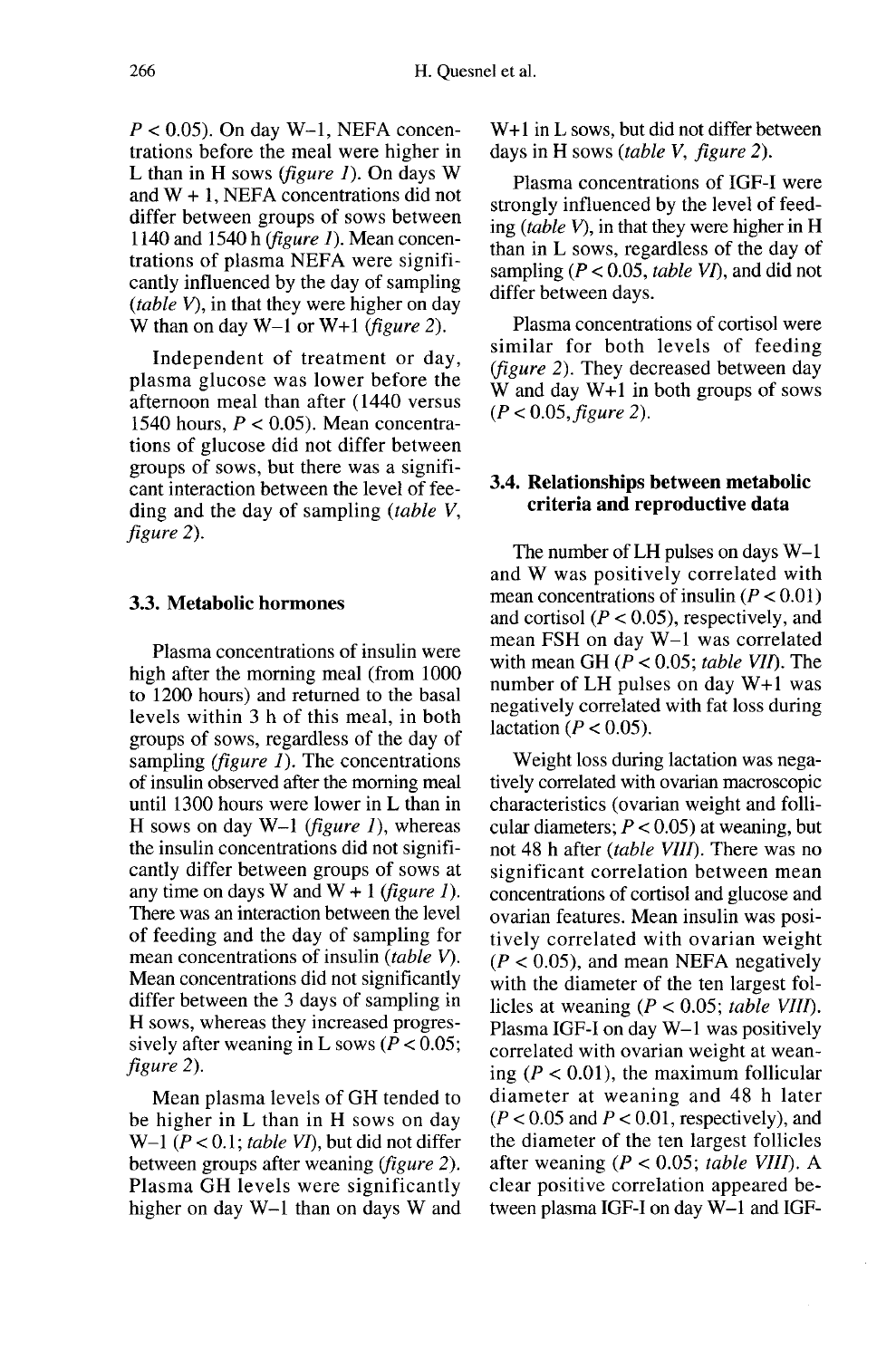





 $\blacksquare$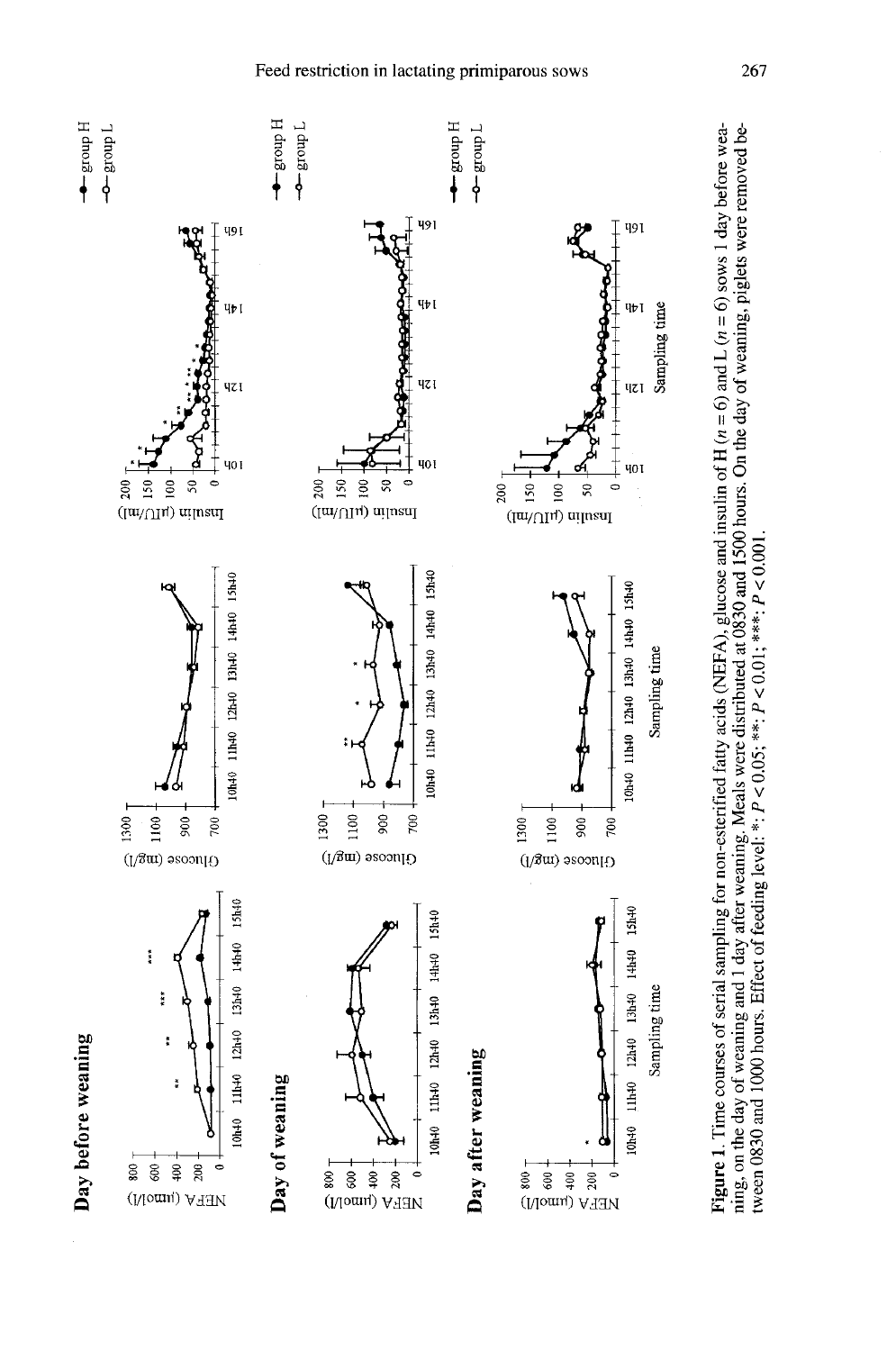I in fluid of follicles measuring at least 3 mm in diameter on days W and  $W + 2$  $(P < 0.001$ ; table VIII). Conversely, follicular IGF-I on day W+2 was negatively correlated with GH on day W-1  $(P < 0.05)$  and weight loss during lactation  $(P < 0.01$ : table VIII). There was no correlation between metabolic criteria and



**Figure 2.** Mean concentrations  $(\pm$  SEM) of non-esterified fatty acids (NEFA), glucose, insulin, GH, IGF-I and cortisol in H ( $n = 6$ ) and L ( $n = 6$ ) sows 1 day before weaning ( $\dot{W}$ -1), on the day of weaning (W) and 1 day after (W+1). Effect of feeding level: T:  $P < 0.1$ ;  $* : P < 0.05$ ;  $** : P <$  $0.01.$ 

Table V. Significance of the effects of feeding level, replicate and day of sampling, and any interactions on mean plasma concentrations of non-esterified fatty acids (NEFA), glucose, insulin, GH, IGF-I and cortisol. Analyses were conducted on 12 sows.

|             | Significance of effects |                  |                      |           |                    |  |  |  |  |
|-------------|-------------------------|------------------|----------------------|-----------|--------------------|--|--|--|--|
|             | $FL^a$                  | Rep <sup>b</sup> | $FL \times Rep^{ab}$ | $D^c$     | $FL \times D^{ac}$ |  |  |  |  |
| <b>NEFA</b> | *                       | <b>NS</b>        | <b>NS</b>            | ***       | <b>NS</b>          |  |  |  |  |
| Glucose     | NS                      | <b>NS</b>        | <b>NS</b>            | <b>NS</b> | $\star$            |  |  |  |  |
| Insulin     | $\star$                 | <b>NS</b>        | <b>NS</b>            |           | ***                |  |  |  |  |
| GH          | NS                      | <b>NS</b>        | <b>NS</b>            | ***       | $\star$            |  |  |  |  |
| IGF-I       | $*$ $*$                 | $***$            |                      |           | <b>NS</b>          |  |  |  |  |
| Cortisol    | <b>NS</b>               | <b>NS</b>        | NS                   | **        | T                  |  |  |  |  |

NS:  $P > 0.1$ , T:  $P < 0.1$ , \*:  $P < 0.05$ , \*\*:  $P < 0.01$ , \*\*\*:  $P < 0.001$ ; a effect of feeding level; b effect of replicate; <sup>c</sup> effect of day of sampling.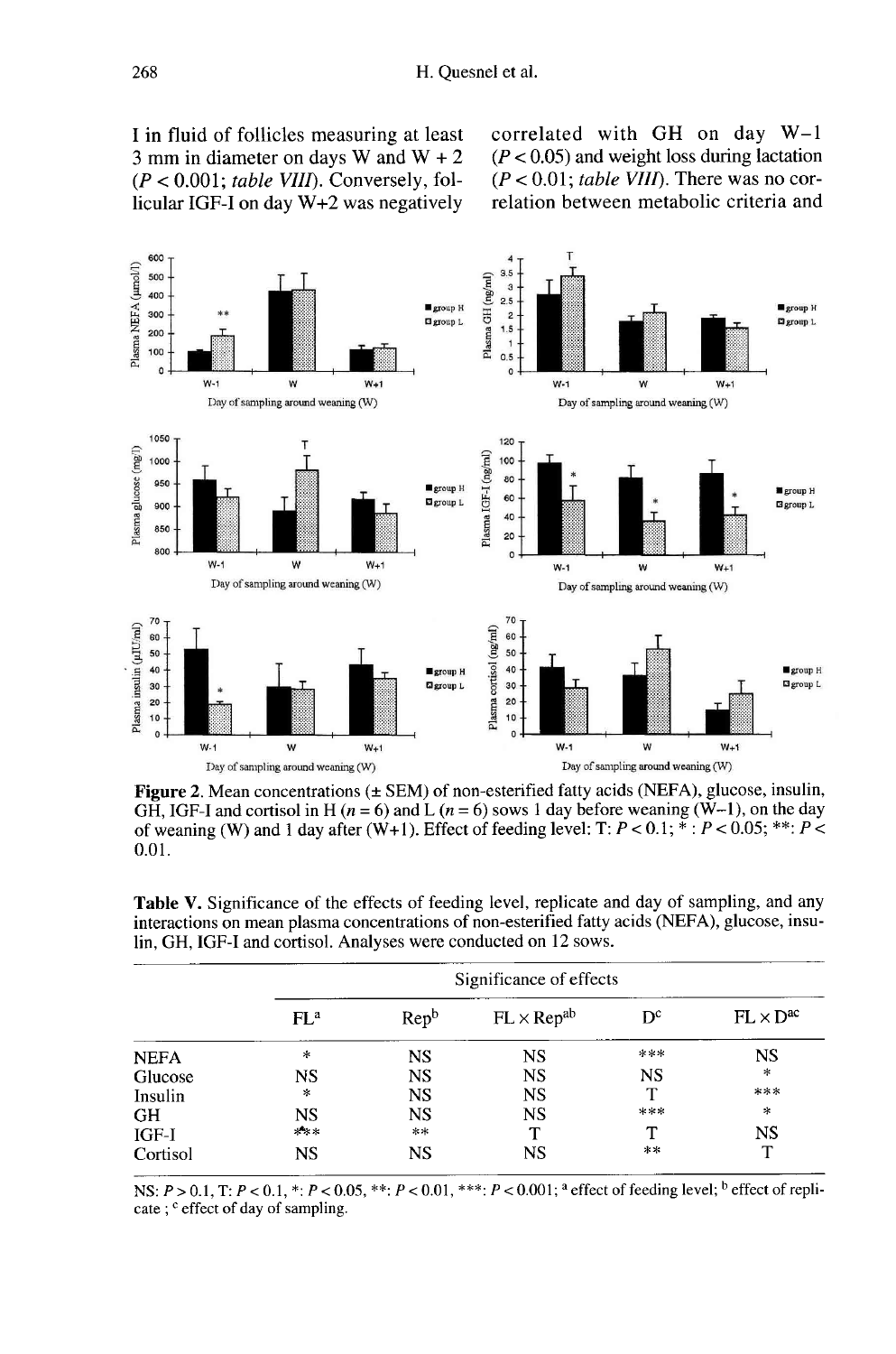Table VI. Influence of feeding level on mean concentrations of NEFA, glucose, insulin, GH (means from profiles) and, IGF-I and cortisol (from one sampling) in H  $(n = 11)$  and L  $(n = 12)$ sows on the day before weaning (mean  $\pm$  SEM)

|                        | Feeding group    | Statistical      |                |
|------------------------|------------------|------------------|----------------|
|                        | н                |                  | significanceab |
| $NEFA$ ( $\mu$ mol/L)  | $109.5 \pm 6.3$  | $229.1 \pm 18.2$ | ***            |
| Glucose $(mg/L)$       | $933.2 \pm 19.2$ | $906.1 \pm 13.7$ | NS             |
| Insulin $(\mu I U/mL)$ | $48.3 \pm 4.1$   | $22.9 \pm 2.0$   | $* *$          |
| $GH$ (ng/mL)           | $2.7 \pm 0.3$    | $3.3 \pm 0.2$    |                |
| $IGF-I$ (ng/mL)        | $97.2 \pm 8.7$   | $57.4 \pm 15.7$  | $\star$        |
| Cortisol (ng/mL)       | $35.4 \pm 5.1$   | $25.9 \pm 3.0$   | NS             |

<sup>a</sup> Effect of feeding level; NS:  $P > 0.1$ , T:  $P < 0.1$ ; \*:  $P < 0.05$ , \*\*:  $P < 0.01$ , \*\*\*:  $P < 0.001$ ; <sup>b</sup> no effects of replicate and interaction between feeding level and replicate were found.

Table VII. Coefficients of correlation between the metabolic criteria observed 1 day before weaning  $(W-1)$  and the frequency of LH pulses and FSH concentrations measured 1 day before weaning, on the day of weaning (W) and 1 day after weaning (W+1), in H and L sows  $(n = 12)$ .

| Item          | GH      | IGF-I   |          | Insulin Cortisol | Glucose | <b>NEFA</b> | Lactational<br>Weight loss Fat loss |          |
|---------------|---------|---------|----------|------------------|---------|-------------|-------------------------------------|----------|
| LH pulses/6 h |         |         |          |                  |         |             |                                     |          |
| W–1           | $-0.00$ | 0.10    | $0.60**$ | 0.12             | 0.26    | $-0.26$     | $-0.26$                             | $-0.30$  |
| w             | 0.10    | $-0.11$ | 0.17     | $0.61*$          | 0.07    | $-0.24$     | $-0.27$                             | $-0.38$  |
| $W+1$         | $-0.37$ | 0.15    | $-0.19$  | 0.06             | $-0.47$ | $-0.48$     | $-0.33$                             | $-0.65*$ |
| <b>FSH</b>    |         |         |          |                  |         |             |                                     |          |
| $W-1$         | $0.49*$ | $-0.28$ | 0.18     | $-0.09$          | $-0.02$ | $-0.09$     | 0.06                                | $-0.06$  |
| W             | 0.24    | $-0.23$ | 0.28     | 0.06             | 0.06    | $-0.27$     | $-0.22$                             | $-0.51$  |
| $W+1$         | 0.53    | $-0.79$ | 0.03     | 0.02             | $-0.25$ | $-0.19$     | 0.22                                | $-0.06$  |

\*:  $P < 0.05$ , \*\*:  $P < 0.01$ .

the number of small- $(1-2.9$  mm) and medium-sized (3-5 mm) follicles (table VIII).

## 4. DISCUSSION

## 4.1. Feeding level, body reserves and litter performance

Sows from both groups lost live weight and fat during lactation, indicating that they mobilized body reserves. Restricted sows lost more body weight and backfat than well-fed sows, in agreement with previous observations [2, 25, 50]. The growth rate of their litters was slightly lower than that of H sows (1.88 versus 2.06 kg/day), particularly during the fourth week of lactation (2.15 versus 2.73 kg/day). Other authors have shown that a restriction in energy and/or protein intake induced a reduction in litter growth [10, 27] or had no clear influence [12, 33, 50]. The difference in litter growth observed in our experiment could not be explained by differences in the amount of creep feed eaten by piglets during the fourth week of lactation (1.32 kg/litter from H sows and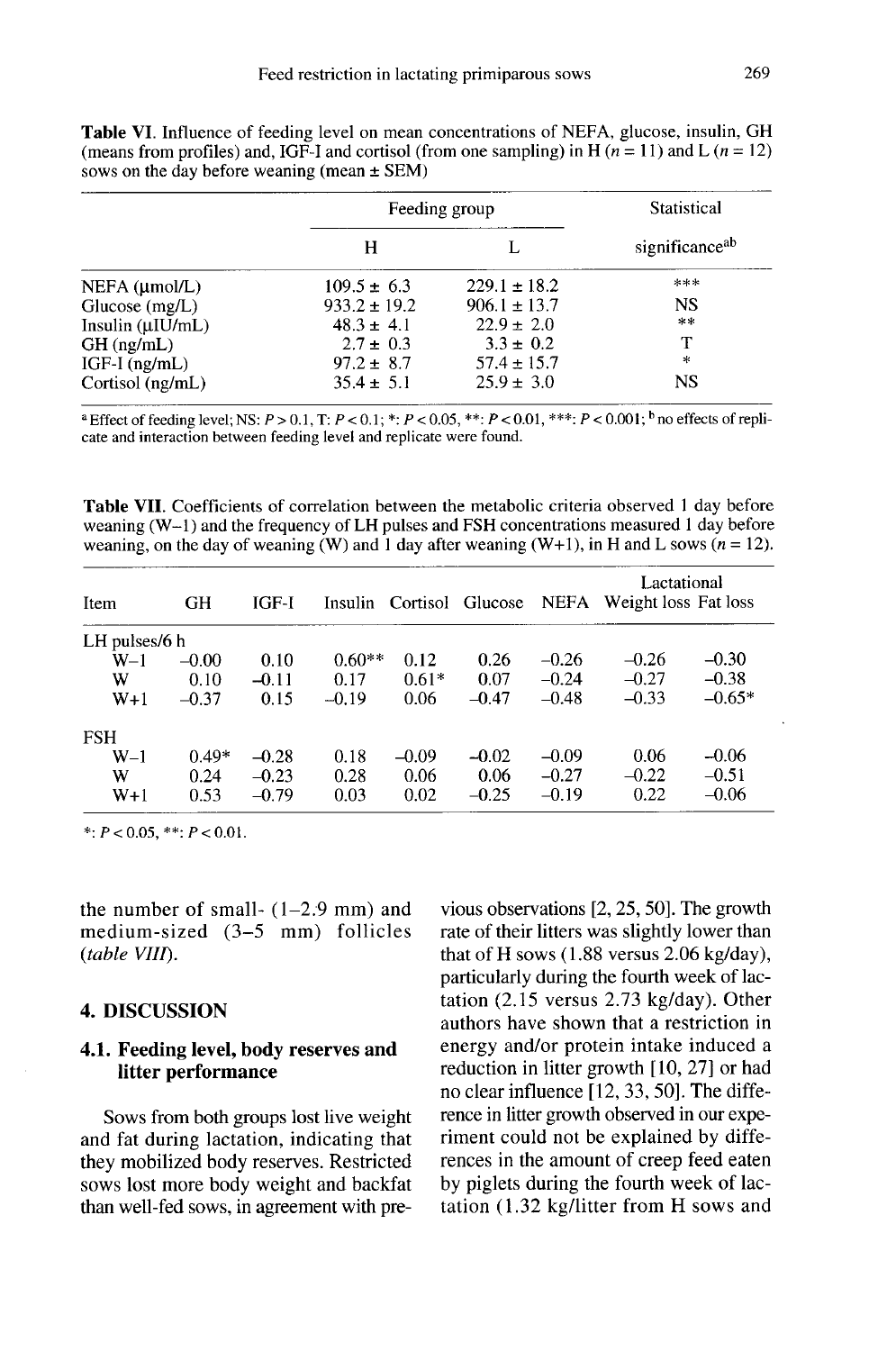Table VIII. Coefficients of correlation between the metabolic criteria observed 1 day before weaning and some characteristics of the ovaries observed at weaning (W) and 48 h after weaning  $(W+2)$  in H and L sows  $(n = 12)$ .

|                                                                      |          |           |         |                          | Lactational |          |                           |           |
|----------------------------------------------------------------------|----------|-----------|---------|--------------------------|-------------|----------|---------------------------|-----------|
| Item                                                                 | GH       | IGF-I     |         | Insulin Cortisol Glucose |             |          | NEFA Weight loss Fat loss |           |
| Ovarian weight                                                       |          |           |         |                          |             |          |                           |           |
| W                                                                    | $-0.56$  | $0.78**$  | $0.61*$ | 0.26                     | 0.16        | $-0.40$  | $-0.71*$                  | $-0.72**$ |
| $W+2$                                                                | 0.08     | 0.46      | 0.56    | 0.30                     | 0.55        | $-0.16$  | $-0.48$                   | $-0.51$   |
| Maximum follicular diameter                                          |          |           |         |                          |             |          |                           |           |
| W                                                                    | $-0.27$  | $0.62*$   | 0.13    | $-0.00$                  | $-0.18$     | $-0.53$  | $-0.66*$                  | 0.51      |
| $W+2$                                                                | $-0.35$  | $0.81**$  | 0.34    | 0.26                     | 0.44        | 0.18     | $-0.50$                   | 0.08      |
| Diameter of the ten largest follicles                                |          |           |         |                          |             |          |                           |           |
| W                                                                    | $-0.40$  | 0.59      | 0.31    | 0.09                     | $-0.30$     | $-0.61*$ | $-0.58*$                  | $-0.42$   |
| $W+2$                                                                | $-0.25$  | $0.65*$   | 0.30    | 0.23                     | 0.42        | 0.25     | $-0.44$                   | 0.20      |
| Number of follicles measuring between 1 and 2.9 mm in diameter       |          |           |         |                          |             |          |                           |           |
| W                                                                    | $-0.16$  | $-0.61$   | $-0.38$ | $-0.23$                  | 0.22        | 0.03     | 0.29                      | 0.19      |
| $W+2$                                                                | 0.40     | $-0.52$   | $-0.35$ | $-0.56$                  | $-0.22$     | $-0.26$  | 0.44                      | $-0.13$   |
| Number of follicles measuring between 3 and 5 mm in diameter         |          |           |         |                          |             |          |                           |           |
| W                                                                    | $-0.07$  | 0.09      | 0.52    | 0.32                     | 0.17        | $-0.29$  | $-0.51$                   | $-0.55$   |
| $W+2$                                                                | $-0.55$  | 0.32      | $-0.02$ | 0.46                     | $-0.21$     | $-0.25$  | $-0.38$                   | $-0.10$   |
| Mean IGF-I in fluid of follicles measuring at least 3 mm in diameter |          |           |         |                          |             |          |                           |           |
| W                                                                    | 0.05     | $0.91***$ | 0.39    | 0.22                     | 0.52        | $-0.07$  | $-0.41$                   | $-0.47$   |
| $W+2$                                                                | $-0.63*$ | $0.94***$ | 0.19    | 0.28                     | 0.07        | $-0.47$  | $-0.81**$                 | $-0.25$   |

\*:  $P < 0.05$ , \*\*:  $P < 0.01$ , \*\*\*:  $P < 0.001$ .

1.17 kg/litter from L sows). Therefore, it is likely that during the first 3 weeks of lactation, the sows mobilized body reserves to support milk production, whereas, during the fourth week of lactation, since the body reserves were depleted, the nutrient supply to the mammary gland was insufficient and the milk yield decreased [7, 27].

# 4.2. Metabolites

High concentrations of plasma NEFA are considered to reflect high rate of fat mobilization [18]. Therefore, the higher increase in levels of NEFA before the afternoon meal found in L sows during lactation indicates that they mobilized more fat reserves than H sows [32, 41]. This mobilization stopped after piglet removal since NEFA concentrations decreased 24 h after weaning in the restricted sows. In the well-fed sows, the mean concentrations of NEFA were similar in late lactation and 24 h after weaning, suggesting that their catabolic state during lactation was moderate. Our data indicated that concentrations of NEFA were relatively high on the day of weaning, whatever the level of feeding. This increase in plasma NEFA concentrations might result from the cessation of NEFA uptake by the mammary gland, although previous studies have shown a very low uptake of plasma NEFA by the mammary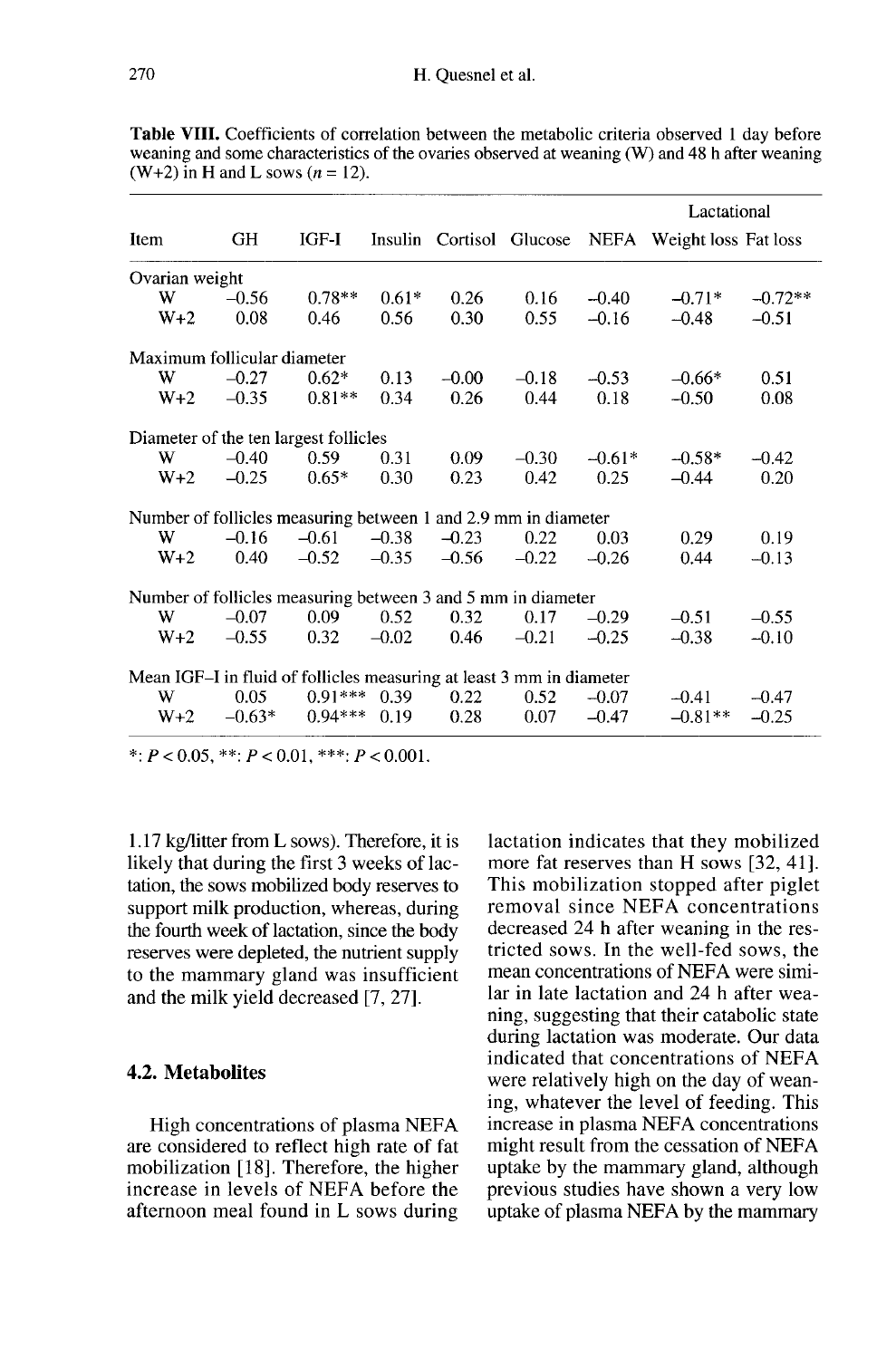gland of the sow [28, 46]. Indeed, Boyd et al. [9] suggested that plasma NEFA probably contribute to milk synthesis in sows with a negative energy balance, in agreement with data from Dourmad (pers. comm.) and with the observations of Noblet and Etienne [33], showing that the fat content of milk is increased in energyrestricted sows. The increase in plasma NEFA observed on the day of weaning may also result from the release of NEFA synthesized in the mammary gland when milk excretion ceased into the maternal blood. Such a release was previously reported by Hartmann et al. [22] for lactose, but it started only 18 h after piglet removal. To our knowledge, no similar data are available for NEFA. Finally, these high concentrations of NEFA could be related to the stress induced by piglet weaning, since stress-related hormones are lipolytic [5]. However, our results did not show any clear increase in cortisol on the day of weaning, in contrast to findings from De Passille et al. [15] and Tsuma et al. [48].

In our study, feed restriction did not influence mean concentrations of glucose, in contrast to earlier observations [27, 41]. We found that glucose regulation differed between restricted and well-fed sows during the hours following piglet removal. Increase in plasma concentrations of glucose in L sows on the day of weaning was probably due to the cessation of the glucose uptake by the mammary gland [2, 36, 46]. Stress-related hormones may also be implicated, as they induced an increased production of glucose [5]. In H sows, these effects certainly also exist, but may be cancelled by the decrease in glucose concentrations induced by the reduction by 50 % of feed intake on the day of weaning.

# 4.3. Metabolic hormones

During lactation, compared with the post-weaning period, the sows had high concentrations of GH. These high levels can be related, at least in part, to the neuroendocrine stimuli elicited by the piglets during suckling [42]. Negative energetic balance could also contribute to increasing GH concentration during lactation, particularly in L sows [3, 12]. As suggested by Boyd et al. [9] and Quesnel and Prunier [38], the high concentration of GH may allow higher mobilization of fat tissue and favour the preferential drive of the nutrients towards the mammary gland. IGF-I levels were lower in L than in H sows during lactation despite slightly higher GH levels, which suggests an uncoupling of IGF-I secretion from GH secretion under nutrient deficit, as observed in restricted growing pigs [11] and in lactating cows [44]. In well-fed multipa rous sows, Schams et al. [45] suggested that the uncoupling between IGF-I and GH secretions was absent. In restricted lactating sows, the uncoupling of IGF-I from GH secretion may favour protein mobilization from muscle tissue. Higher levels of IGF-I observed in H sows may reduce levels of GH, through negative feed-back activity [6]. After weaning, concentrations of GH declined, while concentrations of IGF-I did not change. Similar latency in IGF-I responses to changing metabolic state around weaning has been reported [37, 50]. Since IGF-I has been demonstrated to stimulate follicular growth and maturation [1], these findings strongly support the hypothesis of Zak et al. [50], that the delayed response in IGF-I status after weaning represents a metabolic sequelae of lactational catabolism, which negatively affects ovarian function.

Circulating levels of insulin are closely regulated by the amount of carbohydrates eaten by the animal. This could explain the decrease in insulin concentrations in H sows between the day before weaning and the day of weaning, since the feed allowance was reduced from 6 to 3 kg. This also explains that during lactation, the mean concentration of insulin was lower in restricted than in well-fed sows.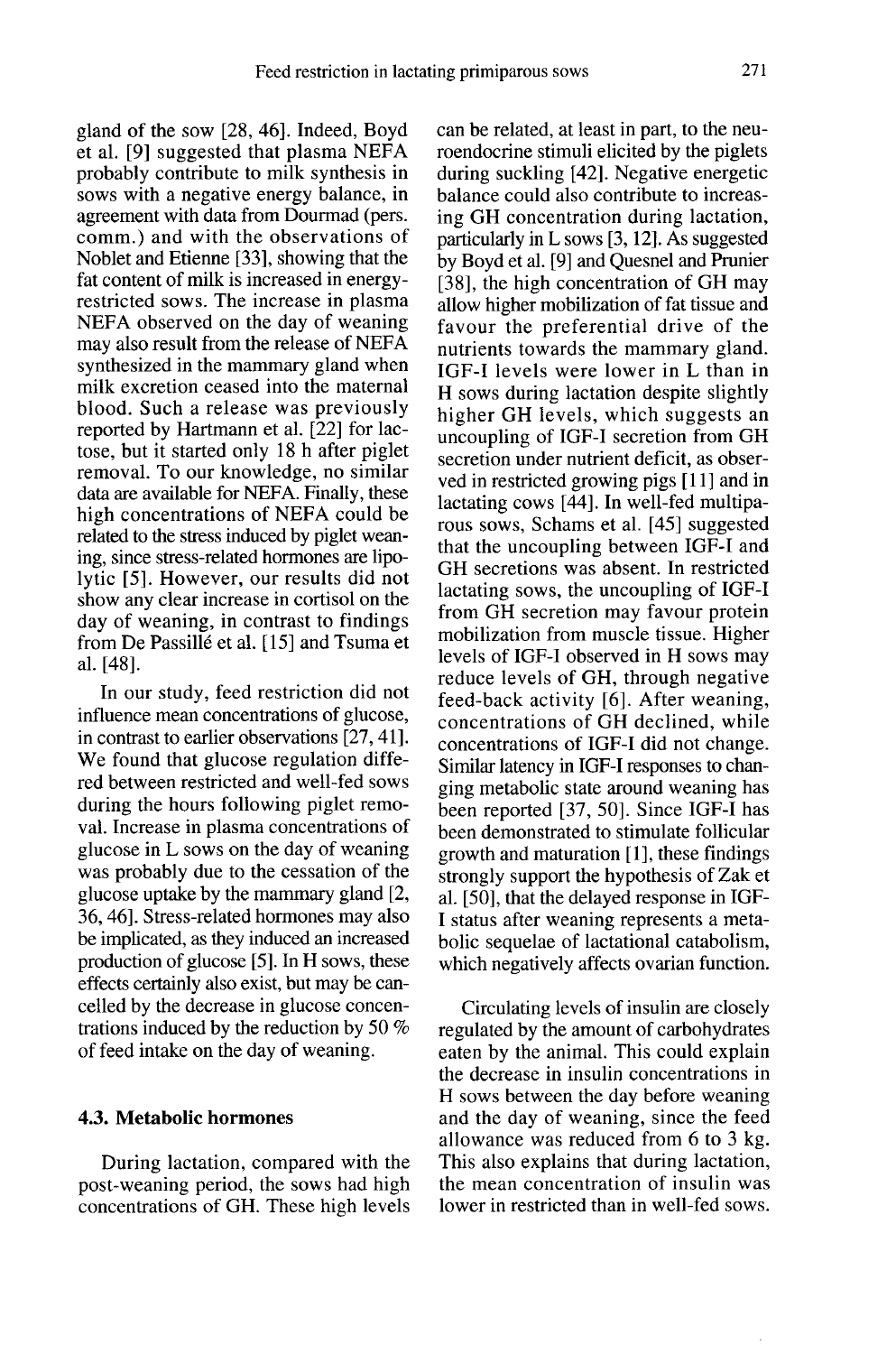As insulin inhibits lipolysis, the low concentrations observed in L sows may facilitate the mobilization of fat tissue.

The lack of influence of feed intake on cortisol concentration during late lactation was unexpected, since Baidoo et al. [3] reported a higher concentration of cortisol in restricted than in well-fed sows on day 28 of lactation. In our study, the concentration of cortisol was higher in late lactation and on the day of weaning than on the day after weaning. This may be due to the neuroendocrine reflexes induced by suckling during lactation and to the stress caused by piglet removal on the day of weaning [15].

# 4.4. Relationship between metabolic changes and reproductive performance

Correlation coefficients indicate a positive relation between insulin level and LH pulsatility, as previously suggested in cyclic gilts and in lactating sows [14, 19, 47]. The lowered concentration of insulin in L sows may have induced the decrease in the frequency of LH pulses. This observation supports our previous hypothesis that intense nutritional deficit during lactation constitutes an additional inhibitory factor of the hypothalamo-pituitary-ovarian axis, the primary one being the suckling-induced inhibition [38]. The positive correlation between GH and FSH may be related to a lower negative feedback exerted by the ovaries on FSH secretion in L sows, rather than a relationship of cause and effect. Although cortisol has been reported to inhibit the preovulatory LH surge and decrease the LH response to GnRH, it may have a positive influence on basal LH secretion [4, 34].

The significant correlations existing between weight loss during lactation and some ovarian characteristics at weaning emphasize that ovaries were affected by

the amplitude of the nutritional deficit during lactation. Detailed analysis shows clear relationships between ovarian macroscopic characteristics at weaning and 2 days after on the one hand and plasma IGF-I level in late lactation on the other. The high correlation existing between plasma and follicular IGF-I supports the observation of simultaneous variations in peripheral and ovarian IGF-1. This may be explained by a lower transfer of circulating IGF-I into the follicles and/or by a decreased local production of IGF-I in restricted sows. Therefore, we suggest that the uncoupling between GH and IGF-I secretion observed at the peripheral level exists also at the ovarian level.

It can be concluded that feed intake during lactation clearly affects circulating concentrations of insulin and hormones of the somatotropic axis in primiparous sows, whereas cortisol concentrations are poorly modified. These metabolic adjust ments favour mobilization of body reserves in order to support milk production. However, they become less efficient in late lactation when maternal body reserves are depleted. These adjustments are likely to be involved in the lower ovarian activity at and after weaning. Our data support that a role in the inhibition of LH pulsatility while IGF-I deficit during lactation and after weaning may have detrimental effects on ovaries, via gonadotrophin-independent pathways.

# ACKNOLEDGEMENTS

The authors wish to acknowledge Y. Lebreton for performing the surgical procedures, J. Lebost, H. Renoult, D. Boutin and J.C. Hulin for taking care of the animals and F. Giovanni for technical assistance.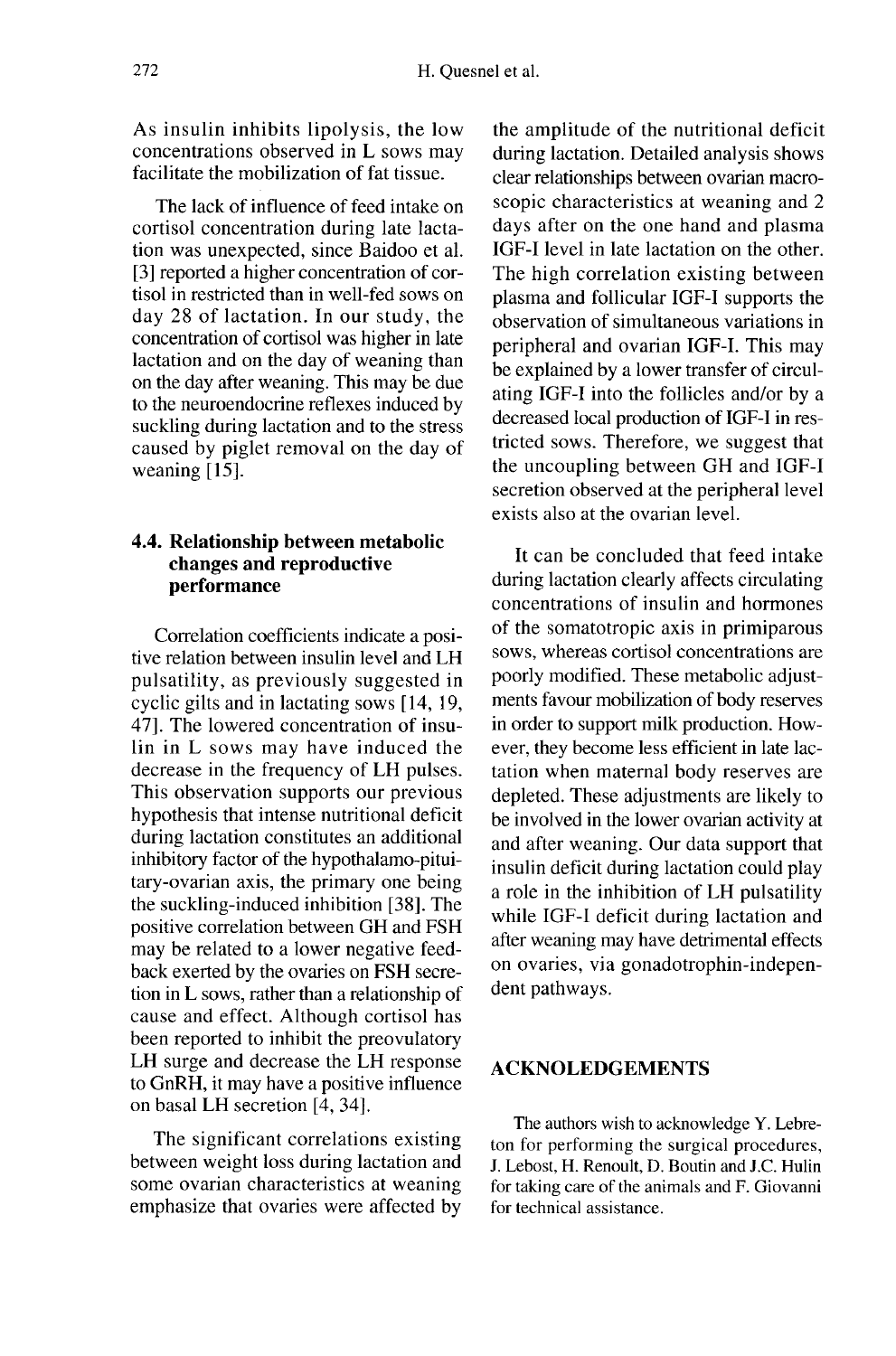### REFERENCES

- [1] Adashi E.Y., Resnick C.E., D'Ercole A.J., Svoboda M.E., Van Wyk J.J., Insulin-like growth factors as intraovarian regulators of granulosa cell growth and function, Endocrine Rev. 6 (1985) 400-420.
- [2] Armstrong J.D., Britt J.H., Kraeling R.R., Effect of restriction of energy during lactation on body condition, energy metabolism, endocrine changes and reproductive perfor mance in primiparous sows, J. Anim. Sci. 63 (1986)1915-1925.
- [3] Baidoo S.K., Lythgoe E.S., Kirkwood R.N., Aherne F.X., Foxcroft G.R., Effect of lactation feed intake on endocrine status and metabolite levels in sows, Can. J. Anim. Sci. 72 (1992) 799-807.
- [4] Barb C.R., Kraeling R.R., Rampacek G.B, Fonda E.S., Kiser T.E., Inhibition of ovulation and LH secretion in the gilt after treatment with ACTH or hydroxycortisone, J. Reprod. Fert. 64 (1982) 85-92.
- [5] Baxter J.D., Forsham. P.H., Tissue effects of glucocorticoids, Am. J. Med. 53 (1972) 573-590.
- [6] Berelowitz M., Szabo M., Frohman L.A., Somatomedin-C mediates growth hormone negative feedback by effects on both the hypothalamus and the pituitary, Science 212  $(1981)1279 - 1281.$
- [7] Black J.L., Mullan B.P., Lorschy M.L., Giles L.R., Lactation in the sow during heat stress, Livest. Prod. Sci. 35 (1993) 153-170.
- [8] Booth P.J., Metabolic influences on hypothalamo-pituitary-ovarian function in the pig, J. Reprod. Fert. 40 (suppl.) (1990) 89-100.
- [9] Boyd R.D., Kensinger R.S., Harrell R.J., Bauman D.E., Nutrient uptake and endocrine regulation of milk synthesis by mammary tissue of lactating sows, J. Anim. Sci. 73 (suppl. 2) (1995) 36-56.
- [10] Brendemuhl J.H., Lewis A.J., Peo E.R.J., Effect of protein and energy intake by primiparous sows during lactation on sow and<br>litter performance and sow serum thyroxine and urea concentrations, J. Anim. Sci. 64 (1987) 1060-1069.
- [11] Buonomo F.C., Baile C.A., Influence of nutritional deprivation on insulin-like growth factor I, somatotropin, ans metabolic hormones in swine, J. Anim. Sci. 69 (1991) 755-760.
- [12] Carroll C.M., Lynch P.B., Boland M.P., Spicer L.J., Austin F.H., Leonard N., Enright W.J., Roche J.F., The effects of food intake during lactation and post weaning on the reproductive performance and hormone and metabolite concentrations of primiparous sows, Anim. Sci. 63 (1996) 297-306.
- [13] Chilliard Y., Revue bibliographique : variations quantitatives et métabolisme des lipides dans les tissus adipeux et le foie au cours du cycle gestation-lactation, Reprod. Nutr. Dev. 27 (1987) 327-398.
- [14] Cox N.M., Stuart M.J., Althen T.G., Bennett W.A., Miller H.W., Enhancement of ovulation rate in gilts by increasing dietary energy and administrating insulin during follicular growth, J. Anim. Sci. 64 (1987) 507-516.
- [15] De Passillé A.M.B., Robert S., Dubreuil P., Pelletier G., Brazeau P., Effect of hypothalamic factor treatments on the behaviour of sows during lactation and on their behavioural and cortisol responses to weaning, Appl. Anim. Behav. Sci. 27 (1990) 231-242.
- [16] Dourmad J.Y., Ingestion spontanée d'aliment chez la truie en lactation : de nombreux facteurs de variation, Inra Prod. Anim. 1 (1988) 141-146.
- [17] Dourmad J., Etienne M., Prunier A., Noblet J., The effect of energy and protein intake of sows on their longevity: a review, Livest. Prod. Sci. 40 (1994) 87-97.
- [18] Dunshea F.R., Harris D.M., Bauman D.E., Boyd R.D., Bell A.W., Effect of somatotropin on nonesterified fatty acid and glycerol metabolism in growing pigs, J. Anim. Sci. 70 (1992) 132-140.
- [19] Flowers B., Martin M.J., Cantley T.C., Day B.N., Endocrine changes associated with a dietary-induced increase in ovulation rate (flushing) in gilts, J. Anim. Sci. 67 (1989)  $771 - 778.$
- [20] Foxcroft G.R., Nutritional and lactational regulation of fertility in sows, J. Reprod. Fert. suppl. 45 (1992) 113-125.
- [21] Foxcroft G.R., Aherne F.X., Clowes E.C., Miller H., Zak L., Sow fertility: the role of suckling inhibition and metabolic status, in: Ivan M. (Ed.), Animal Science Research and Development, Center for Food and Agricul ture Canada, Ottawa, Canada, 1995, pp. 377-388.
- [22] Hartmann P.E., Whiteley J.L., Willcox D.L., Lactose in plasma during lactogenesis, established lactation and weaning in sows, J. Physiol. 347 (1984) 453-463.
- [23] I'Anson H., Foster D.L., Foxcroft G.R., Booth P.J., Nutrition and reproduction, Oxford Rev. Reprod. Biol. 13 (1991) 239-311.
- [24] King R.H., Nutritional anoestrus in young sows, Pigs News Information 8 (1987) 15-22.
- [25] King R.H., Williams I.H., The effect of nutrition on the reproductive performance of firstlitter sows.v 1. Feeding level during lactation and between weaning and mating, Anim. Prod. 38 (1984) 241-247.
- [26] Kirkwood R.N., Aherne F.X., Energy intake, body composition and reproductive perfor mance of the gilt, J. Anim. Sci. 60 (1985) 1518-1529.